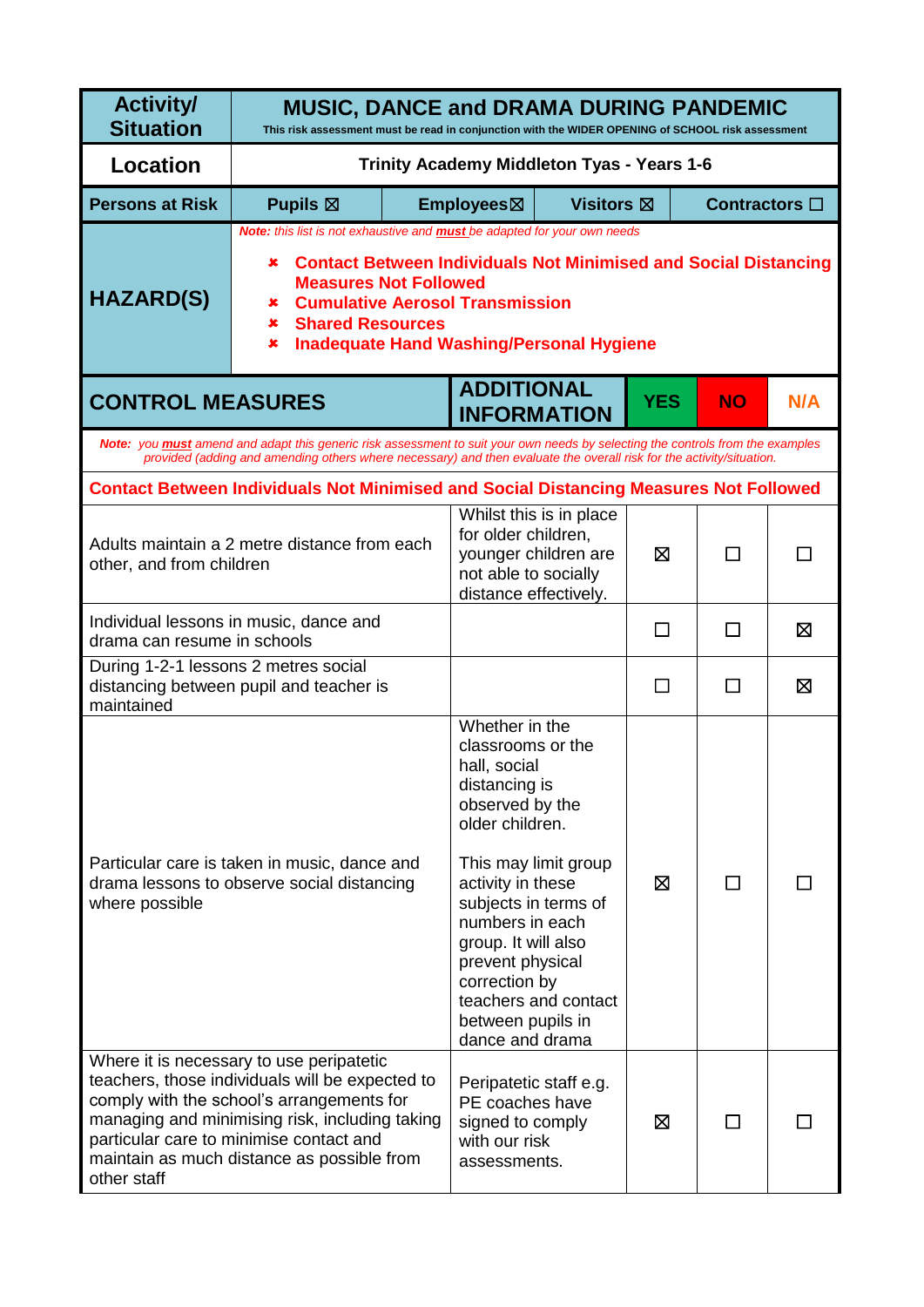| If a teacher is operating on a peripatetic<br>basis, and operating across multiple<br>groups or individuals, it is important that<br>they do not attend a lesson if they are<br>unwell or are having any symptoms<br>associated with coronavirus (COVID-19)<br>such as fever, a new and sustained cough,<br>loss of sense of taste or smell | Staff have signed to<br>comply with our risk<br>assessments.                                                                                | ⊠      | $\mathsf{L}$ |    |
|---------------------------------------------------------------------------------------------------------------------------------------------------------------------------------------------------------------------------------------------------------------------------------------------------------------------------------------------|---------------------------------------------------------------------------------------------------------------------------------------------|--------|--------------|----|
| School ensures that peripatetic teachers<br>maintain distancing requirements with<br>each group they teach                                                                                                                                                                                                                                  | The EHT and HoS<br>regularly monitor<br>activities.                                                                                         | ⊠      | $\mathbf{I}$ |    |
| School ensures that peripatetic teachers<br>avoid situations where distancing<br>requirements are broken; for an example<br>demonstrating partnering work in dancing                                                                                                                                                                        | Staff have signed to<br>comply with our risk<br>assessments.                                                                                | ⊠      |              |    |
| School ensures that peripatetic teachers<br>make efforts to reduce the number of<br>groups taught and locations in school<br>worked in, to reduce the number of<br>contacts made                                                                                                                                                            | The EHT and HoS<br>have ensured<br>minimum groups are<br>taught.                                                                            | ⊠      |              |    |
| In individual lessons for music, dance and<br>drama, social distancing should be<br>maintained, meaning teachers should not<br>provide physical correction                                                                                                                                                                                  |                                                                                                                                             | $\Box$ |              | ⊠  |
| <b>Cumulative Aerosol Transmission</b>                                                                                                                                                                                                                                                                                                      |                                                                                                                                             |        |              |    |
| Any background or accompanying music is<br>kept to levels which do not encourage teachers<br>or other performers to raise their voices unduly                                                                                                                                                                                               | Staff have signed to<br>comply with our risk<br>assessments.                                                                                | X      | П            | ΙI |
| Microphones are used to reduce the need for<br>shouting or prolonged periods of loud speaking<br>or singing                                                                                                                                                                                                                                 |                                                                                                                                             |        |              | ⊠  |
| If planning an indoor or outdoor face-to-face<br>performance in front of a live audience, schools<br>should follow the latest advice in the DCMS<br>guidance, implementing events in the lowest<br>risk order as described                                                                                                                  | <b>Performing Arts</b>                                                                                                                      | П      | ΙI           | 区  |
| If planning an outdoor performance particular<br>consideration given to the guidance on<br>delivering outdoor events                                                                                                                                                                                                                        | <b>Outdoor Events</b>                                                                                                                       | П      | П            | Σ  |
| Playing instruments and singing in groups<br>should take place outdoors wherever<br>possible                                                                                                                                                                                                                                                | Already in our main<br>risk assessment - all<br>staff aware.<br>If indoors, consider<br>limiting the numbers<br>in relation to the<br>space | ⊠      |              |    |
| If playing indoors, use a room with as<br>much space as possible, for example,<br>larger rooms                                                                                                                                                                                                                                              | Rooms with high<br>ceilings are<br>expected to enable<br>dilution of aerosol<br>transmission                                                | $\Box$ |              | ⊠  |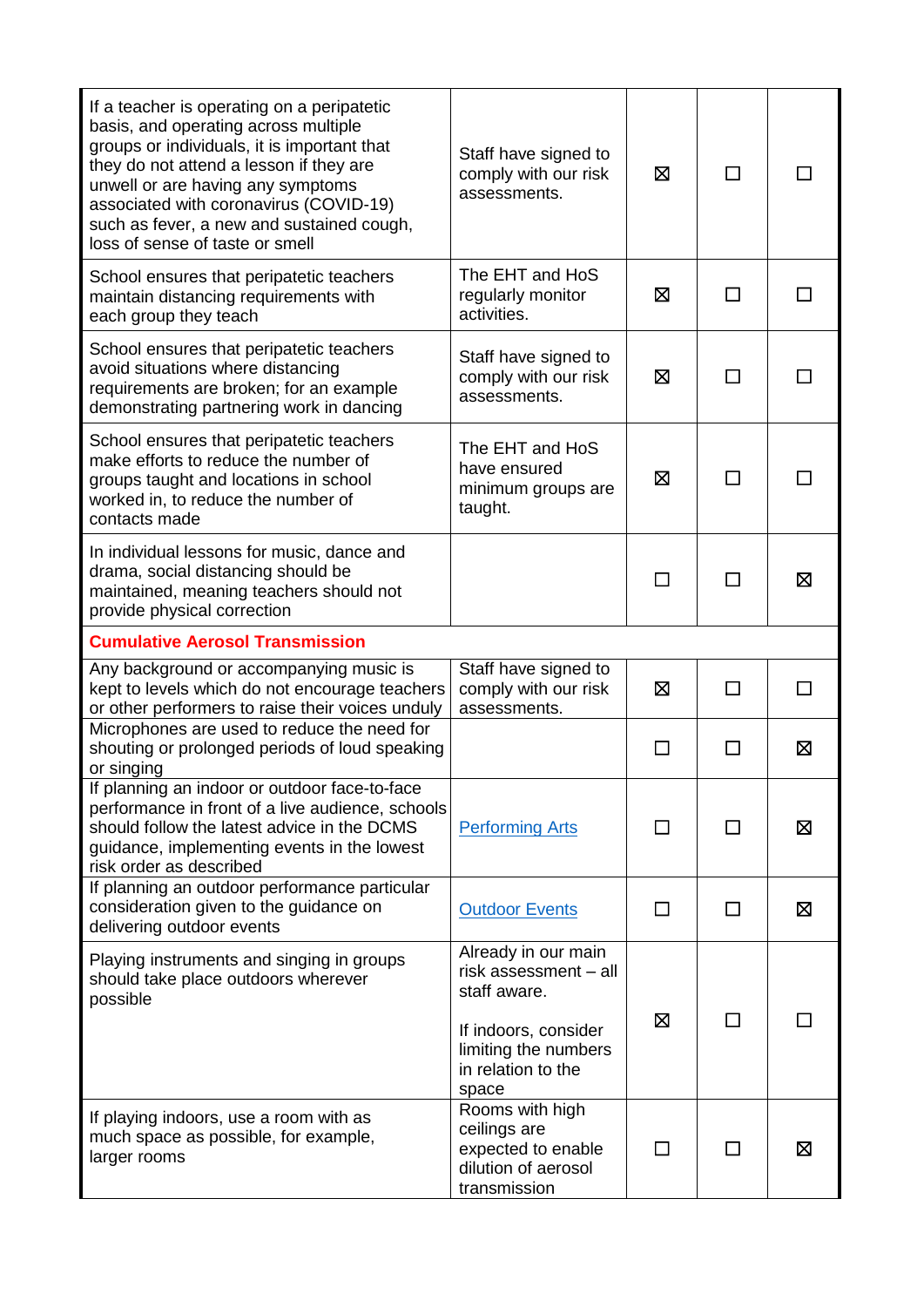| If playing indoors, numbers are limited to<br>account for ventilation of the space and<br>the ability to social distance                                                                                                                                                                                                        |                                                                                                                                                                                                 |        |        | ⊠ |
|---------------------------------------------------------------------------------------------------------------------------------------------------------------------------------------------------------------------------------------------------------------------------------------------------------------------------------|-------------------------------------------------------------------------------------------------------------------------------------------------------------------------------------------------|--------|--------|---|
| Singing, wind and brass playing should not<br>take place in larger groups such as choirs<br>and ensembles, or assemblies unless<br>significant space, natural airflow (at least<br>10l/s/person for all present, including<br>audiences) and strict social distancing and<br>mitigation as described below can be<br>maintained |                                                                                                                                                                                                 |        |        | ⊠ |
| In the smaller groups where these<br>activities can take place, schools should<br>observe strict social distancing between<br>each singer and player, and between<br>singers and players, and any other people<br>such as conductors, other musicians, or<br>accompanists                                                       | Already in our main<br>risk assessment - all<br>staff aware.<br>Current guidance is<br>that if the activity is<br>face-to-face and<br>without mitigating<br>actions, 2 metres is<br>appropriate | 区      |        |   |
| Pupils should be positioned back-to-back<br>or side-to-side when playing or singing<br>(rather than face-to-face)                                                                                                                                                                                                               | Already in our main<br>risk assessment - all<br>staff aware.                                                                                                                                    | ⊠      | ⊓      |   |
| Wind and brass players are positioned so<br>that the air from their instrument does not<br>blow into another player                                                                                                                                                                                                             |                                                                                                                                                                                                 |        |        | ⊠ |
| <b>Shared Resources</b>                                                                                                                                                                                                                                                                                                         |                                                                                                                                                                                                 |        |        |   |
| If possible, do not share microphones                                                                                                                                                                                                                                                                                           | If they are shared,<br>follow the guidance<br>on handling<br>equipment                                                                                                                          | □      | $\Box$ | ⊠ |
| Avoid sharing instruments and equipment<br>wherever possible                                                                                                                                                                                                                                                                    | Place name labels<br>on equipment to<br>help identify the<br>designated user, for<br>example,<br>percussionists' own<br>sticks and mallets                                                      | П      | ΙI     | Σ |
| If instruments and equipment have to be<br>shared they are disinfected regularly<br>(including any packing cases, handles,<br>props, chairs, microphones and music<br>stands) and always between users,<br>following government guidance on<br>cleaning and handling equipment                                                  | Instruments should<br>be cleaned by the<br>pupils playing them,<br>where possible<br><b>Hygiene: Guidance</b>                                                                                   | ⊠      | П      |   |
| Handling of music scores, parts and<br>scripts is limited to the individual using<br>them                                                                                                                                                                                                                                       |                                                                                                                                                                                                 | $\Box$ | П      | 区 |
| The number of suppliers is limited when<br>hiring instruments and equipment                                                                                                                                                                                                                                                     |                                                                                                                                                                                                 | П      | □      | 区 |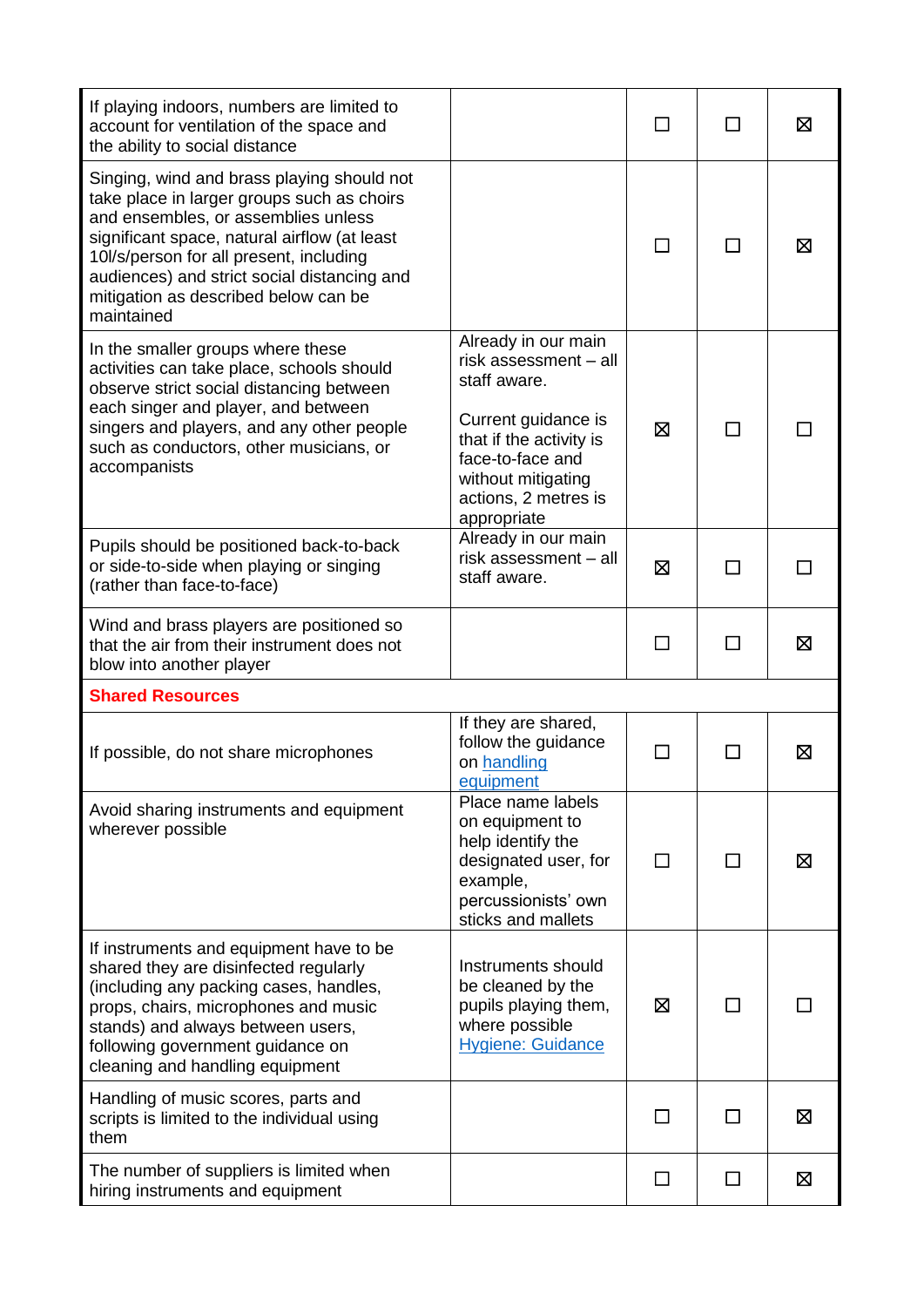| Schools should agree whose responsibility<br>cleaning hired instruments is with the<br>suppliers                                                                                                                                                                             |                                                                              |            |                   |             |                 | ⊠               |
|------------------------------------------------------------------------------------------------------------------------------------------------------------------------------------------------------------------------------------------------------------------------------|------------------------------------------------------------------------------|------------|-------------------|-------------|-----------------|-----------------|
| Hire equipment, pupil's own instruments,<br>instruments brought on site by peripatetic<br>teachers, tools or other equipment is<br>cleaned on arrival and before first use                                                                                                   |                                                                              |            |                   |             |                 | ⊠               |
| Equipment, pupil's own instruments and<br>instruments brought on site by peripatetic<br>teachers should be stored in a clean<br>location if brought on site before they are<br>needed, and they should be cleaned<br>before first use and before returning the<br>instrument |                                                                              |            |                   |             |                 | ⊠               |
| Pick up and drop off collection points are<br>created, to avoid passing equipment such<br>as props, scripts, scores and microphones<br>hand-to-hand                                                                                                                          |                                                                              |            |                   |             |                 | ⊠               |
| <b>Inadequate Hand Washing/Hygiene</b>                                                                                                                                                                                                                                       |                                                                              |            |                   |             |                 |                 |
| Handwashing, with soap and water, of 20<br>seconds duration takes place before and<br>after handling equipment and before and<br>after lessons                                                                                                                               | Regular<br>handwashing<br>already in place -<br>See main risk<br>assessment. |            | ⊠                 |             |                 |                 |
|                                                                                                                                                                                                                                                                              |                                                                              |            |                   |             |                 |                 |
| Have you consulted with the people/representatives undertaking the<br>activity as part of the preparation of this risk assessment                                                                                                                                            |                                                                              |            | Yes $\boxtimes$   |             |                 | No $\square$    |
| measures                                                                                                                                                                                                                                                                     | What is the level of risk for this activity/situation with existing control  |            |                   | <b>High</b> | <b>Med</b>      | Low             |
| Is the risk adequately controlled with existing control measures                                                                                                                                                                                                             |                                                                              |            | Yes $\boxtimes$   |             |                 | No $\Box$       |
| Have you identified any further control measures needed to control<br>the risk and recorded them in the action plan                                                                                                                                                          |                                                                              | Yes $\Box$ |                   | No R        |                 |                 |
| <b>ACTION PLAN</b> (insert additional rows if required)                                                                                                                                                                                                                      |                                                                              |            | To be actioned by |             |                 |                 |
| Further control measures to reduce risks so far as is<br><b>Name</b><br>reasonably practicable                                                                                                                                                                               |                                                                              |            | Date              |             |                 |                 |
|                                                                                                                                                                                                                                                                              |                                                                              |            |                   |             |                 |                 |
|                                                                                                                                                                                                                                                                              |                                                                              |            |                   |             |                 |                 |
|                                                                                                                                                                                                                                                                              |                                                                              |            |                   |             |                 |                 |
|                                                                                                                                                                                                                                                                              |                                                                              |            |                   |             |                 |                 |
| State overall risk level assigned to the task AFTER implementation of<br>control and action plan measures taken as a result of this risk<br>assessment                                                                                                                       |                                                                              |            | <b>High</b><br>⊠  |             | <b>Med</b><br>П | Low<br>⊠        |
| Is such a risk level deemed to be as low as reasonably practical?                                                                                                                                                                                                            |                                                                              |            | Yes $\boxtimes$   |             |                 | No <sub>1</sub> |
| Is activity still acceptable with this level of risk?                                                                                                                                                                                                                        |                                                                              |            | Yes $\boxtimes$   |             | No $\Box$       |                 |
| If no, has this been escalated to senior leadership team?                                                                                                                                                                                                                    |                                                                              |            | Yes $\Box$        |             |                 | No $\square$    |